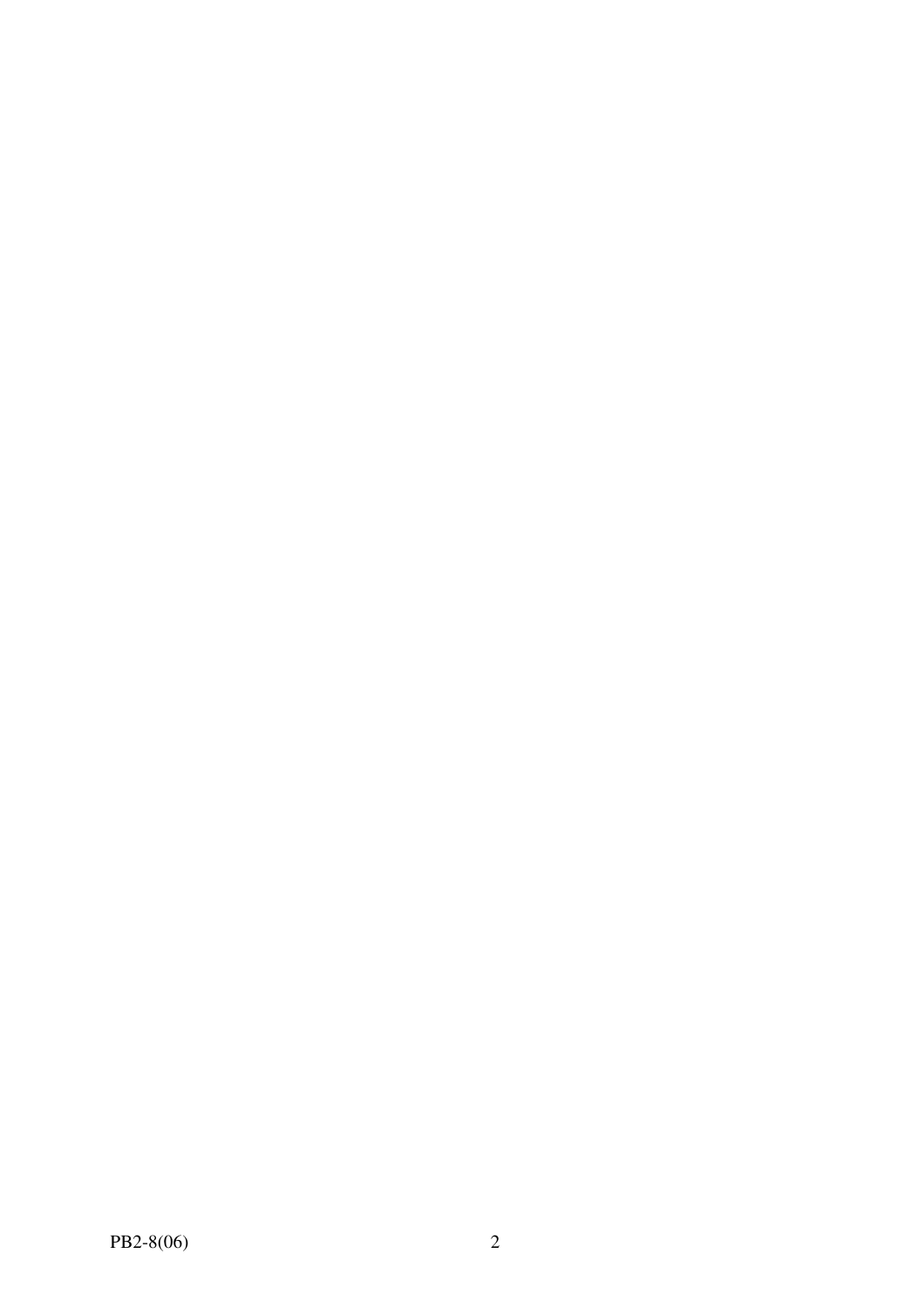## **PB2-8 (06)**

# **FLDWARN Coastal Rs Townsville to Mackay**

### **1 December 2010 to 31 January 2011**

TO::BOM605+BOM606+BOM607+BOM608

IDQ20730

Australian Government Bureau of Meteorology Queensland

FLOOD WARNING FOR COASTAL RIVERS AND STREAMS BETWEEN TOWNSVILLE AND SARINA AND ADJACENT INLAND CATCHMENTS. Issued at 9:22 AM on Sunday the 30th of January 2011 by the Bureau of Meteorology, Brisbane.

Heavy rainfall associated with Tropical Cyclone Anthony is expected to develop in coastal and adjacent inland areas between Townsville and Sarina through Sunday and overnight. Fast river level rises and localised flash flooding may occur in coastal streams and river systems.

Areas on the southern side of Cyclone Anthony are at most risk of heavy rain of between 100 to 300mm. Depending on where the cyclone crosses, this could include the catchments of the Haughton, Don, Pioneer, Bowen/Bogie/lower Burdekin and Connors/Issac system (Fitzroy catchment). Fast river level rises and localised flash flooding may occur.

The situation will be closely monitored and flood warnings for individual catchments will be issued where necessary.

Next Issue: The next warning will be issued at 5pm or before if necessary.

Latest River Heights: nil.

Warnings and River Height Bulletins are available at http://www.bom.gov.au/hydro/flood/qld . Flood Warnings are also available on telephone 1300 659 219 at a low call cost of 27.5 cents, more from mobile, public and satellite phones.

TO::BOM605+BOM606+BOM607+BOM608

IDQ20730

Australian Government Bureau of Meteorology Queensland

FLOOD WARNING FOR COASTAL RIVERS AND STREAMS BETWEEN TOWNSVILLE AND SARINA AND ADJACENT INLAND CATCHMENTS. Issued at 4:45 PM on Sunday the 30th of January 2011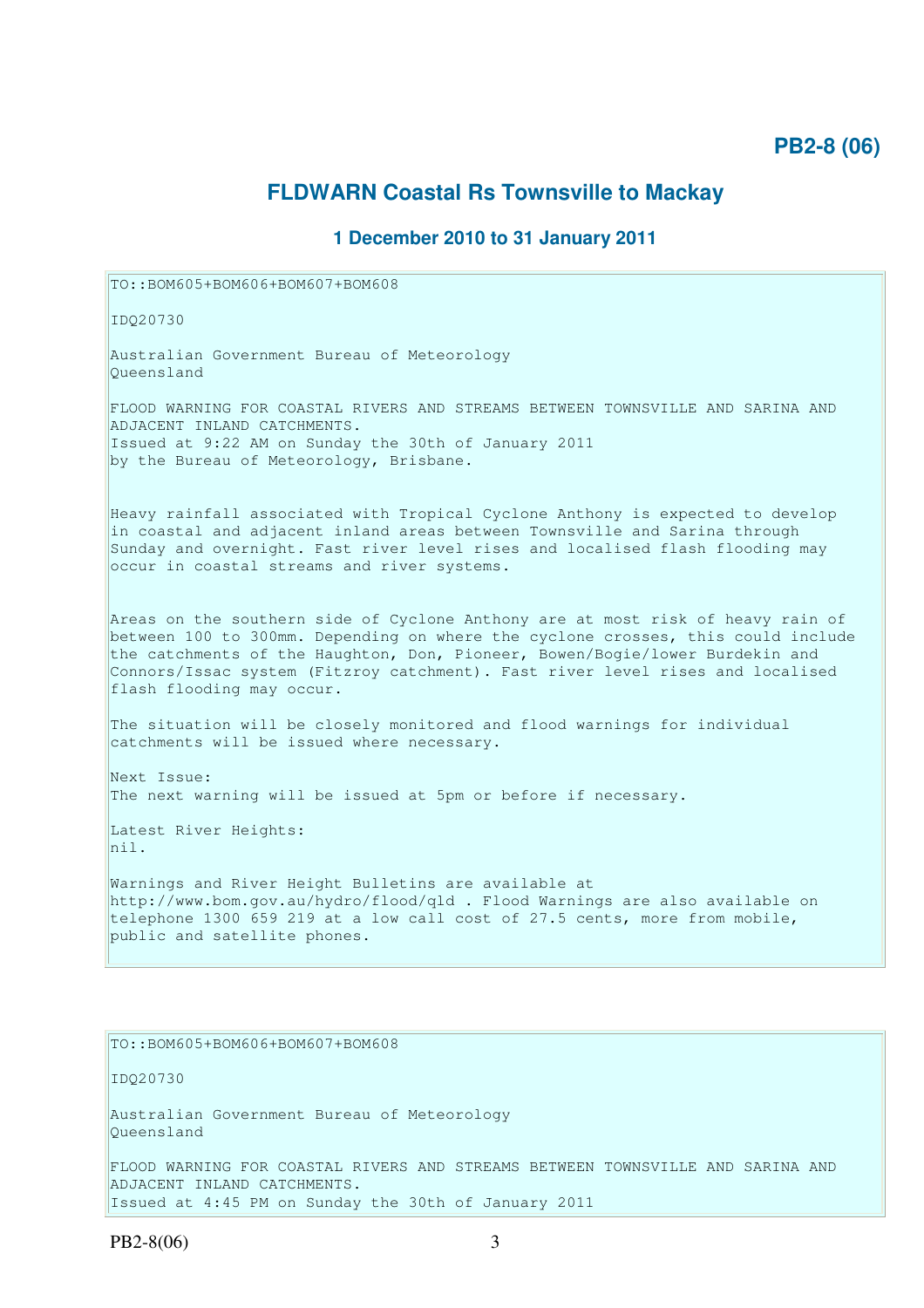by the Bureau of Meteorology, Brisbane.

Heavy rainfall associated with Tropical Cyclone Anthony will continue to develop in coastal and adjacent inland areas between Townsville and Sarina through this evening and overnight. Fast river level rises and localised flash flooding may occur in coastal streams and river systems.

Areas on the southern side of Cyclone Anthony are at most risk of heavy rain of between 100 to 300mm. This is likely to include the catchments of the Don, Proserpine, Pioneer, Bowen/Bogie/lower Burdekin and Connors/Isaac (Fitzroy catchment) Rivers. Fast river level rises and localised flash flooding may occur.

The situation will be closely monitored and flood warnings for individual catchments will be issued where necessary.

The heaviest rainfall in the 6 hours to 5pm Sunday include: Clarke Range 46mm, Finch Hatton 35mm and Plevna 36mm.

Next Issue: The next warning will be issued at 9pm or before if necessary.

Latest River Heights: nil.

Warnings and River Height Bulletins are available at http://www.bom.gov.au/hydro/flood/qld . Flood Warnings are also available on telephone 1300 659 219 at a low call cost of 27.5 cents, more from mobile, public and satellite phones.

#### TO::BOM605+BOM606+BOM607+BOM608

IDQ20730

Australian Government Bureau of Meteorology Queensland

FLOOD WARNING FOR COASTAL RIVERS AND STREAMS BETWEEN TOWNSVILLE AND SARINA AND ADJACENT INLAND CATCHMENTS Issued at 8:52 PM on Sunday the 30th of January 2011 by the Bureau of Meteorology, Brisbane.

Heavy rainfall associated with Tropical Cyclone Anthony will continue to develop in coastal and adjacent inland areas between Townsville and Sarina during this evening and overnight. Fast river level rises and localised flash flooding may occur in coastal streams and river systems.

Coastal areas on the southern side of Cyclone Anthony are at most risk of heavy rain of between 100 to 300mm during the next 12 to 24 hours. This is likely to include the catchments of the Don, Proserpine, Pioneer, Bowen/Bogie/lower Burdekin and Connors/Isaac (Fitzroy catchment) Rivers. Fast river level rises and localised flash flooding may occur.

The situation will be closely monitored and flood warnings for individual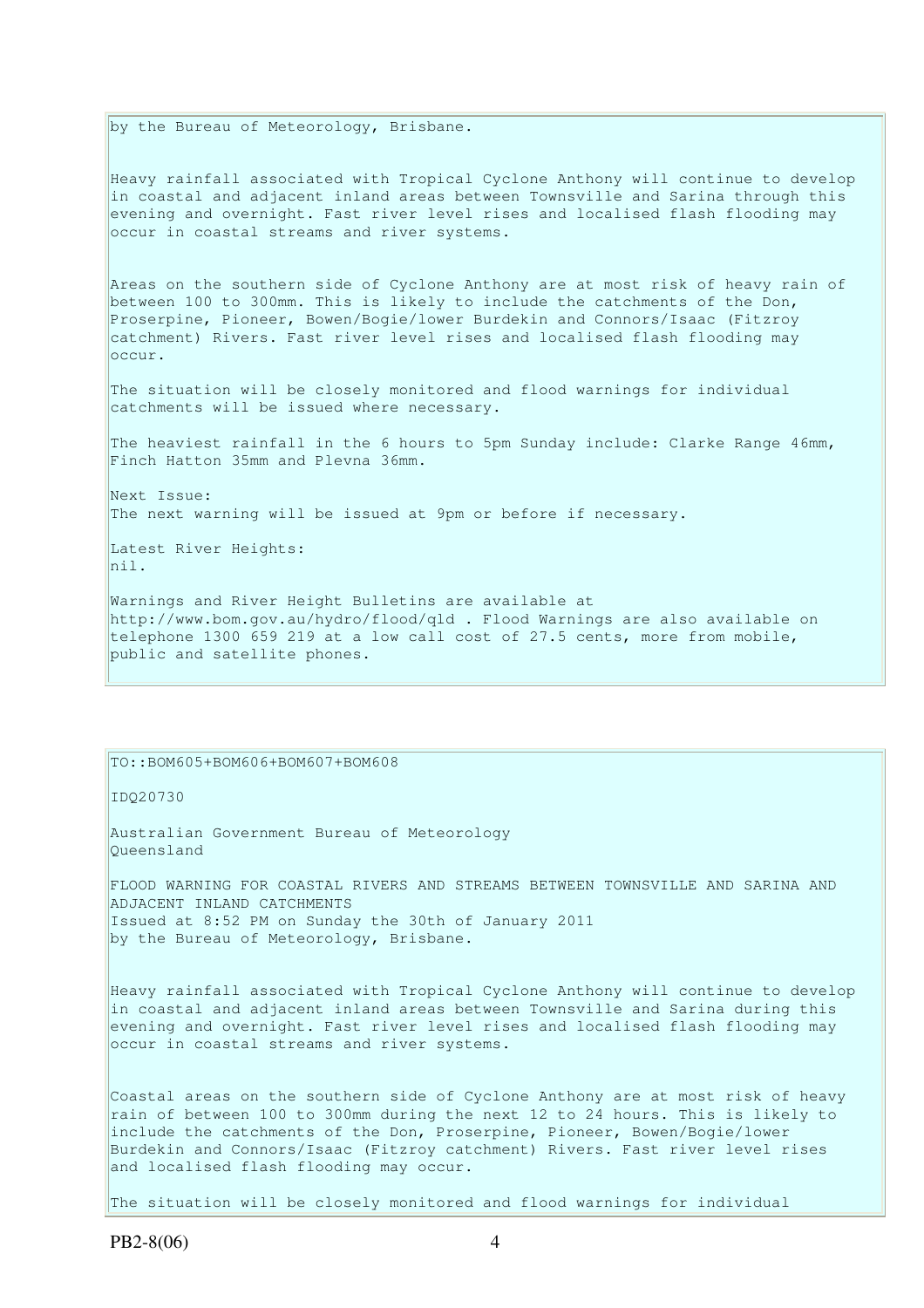catchments will be issued where necessary. Heavy rainfall of between 60mm to 90mm has been recorded in the 6 hours to 9pm Sunday. Next Issue: The next warning will be issued at about midnight Sunday. Latest River Heights:  $\ln i$ . Warnings and River Height Bulletins are available at http://www.bom.gov.au/hydro/flood/qld . Flood Warnings are also available on telephone 1300 659 219 at a low call cost of 27.5 cents, more from mobile, public and satellite phones.

```
TO::BOM605+BOM606+BOM607+BOM608 
IDQ20730 
Australian Government Bureau of Meteorology 
Queensland 
FLOOD WARNING FOR COASTAL RIVERS AND STREAMS BETWEEN TOWNSVILLE AND SARINA AND 
ADJACENT INLAND CATCHMENTS 
Issued at 8:57 PM on Sunday the 30th of January 2011 
by the Bureau of Meteorology, Brisbane.
Heavy rainfall associated with Tropical Cyclone Anthony will continue to develop 
in coastal and adjacent inland areas between Townsville and Sarina during this 
evening and overnight. Fast river level rises and localised flash flooding may
occur in coastal streams and river systems. 
Coastal areas on the southern side of Cyclone Anthony are at most risk of heavy 
rain of between 100 to 300mm during the next 12 to 24 hours. This is likely to
include the catchments of the Don, Proserpine, Pioneer, Bowen/Bogie/lower 
Burdekin and Connors/Isaac (Fitzroy catchment) Rivers. Fast river level rises 
and localised flash flooding may occur.
The situation will be closely monitored and flood warnings for individual
catchments will be issued where necessary. 
Heavy rainfall of between 60mm to 90mm has been recorded in the Pioneer 
catchment and Mackay area in the 6 hours to 9pm Sunday, with between 15mm to 
40mm also recorded across the Don and lower Burdekin catchment including in the 
Bowen and Broken Rivers. 
Next Issue: 
The next warning will be issued at about midnight Sunday. 
Latest River Heights: 
nil. 
Warnings and River Height Bulletins are available at 
http://www.bom.gov.au/hydro/flood/qld . Flood Warnings are also available on 
telephone 1300 659 219 at a low call cost of 27.5 cents, more from mobile,
```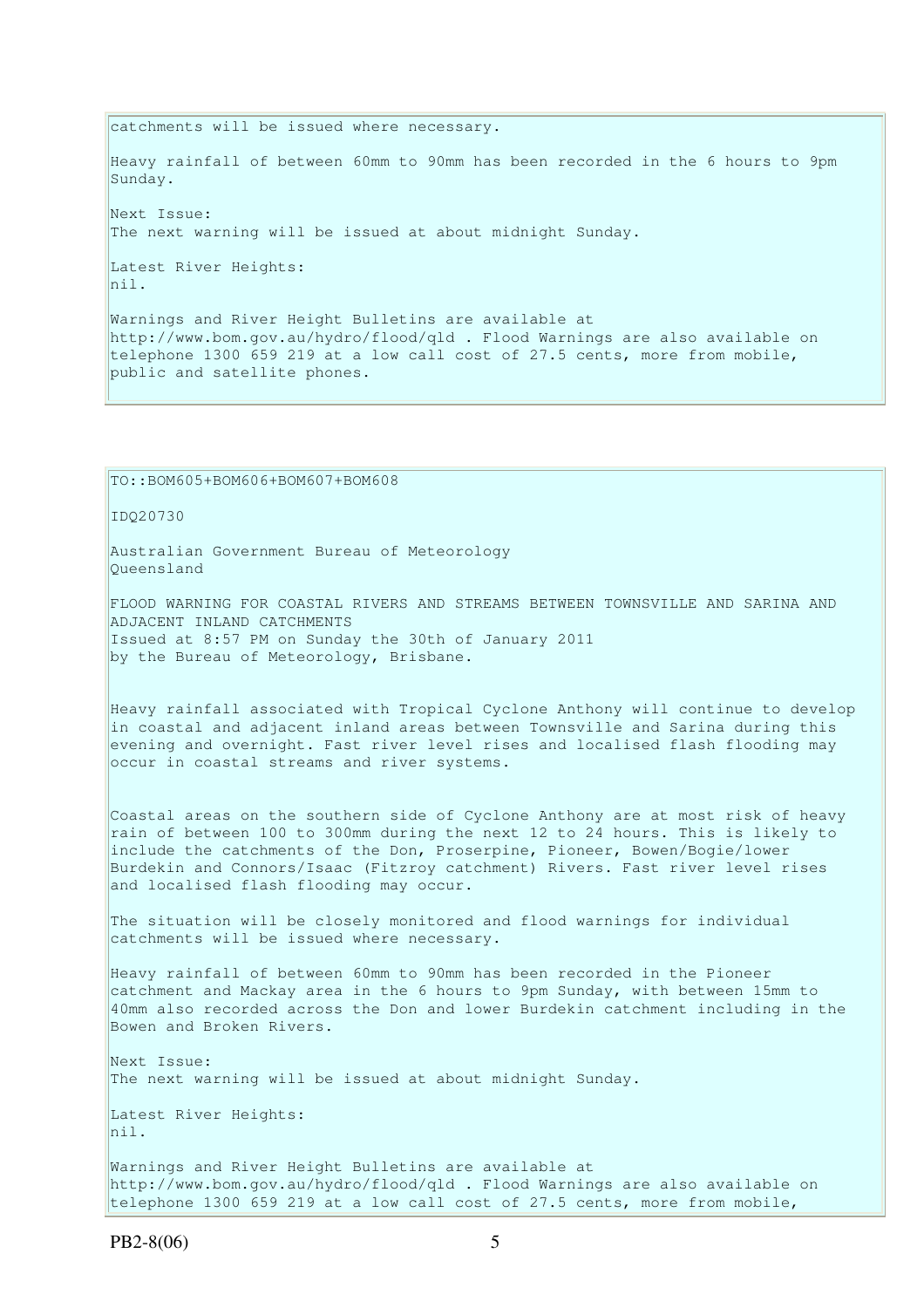public and satellite phones.

TO::BOM605+BOM606+BOM607+BOM608

IDQ20730

Australian Government Bureau of Meteorology Queensland

FLOOD WARNING FOR COASTAL RIVERS AND STREAMS BETWEEN TOWNSVILLE AND SARINA AND ADJACENT INLAND CATCHMENTS Issued at 12:10 AM on Monday the 31st of January 2011 by the Bureau of Meteorology, Brisbane.

Heavy rainfall associated with Tropical Cyclone Anthony will continue in coastal and adjacent inland areas between Townsville and Sarina overnight.

Heavy rainfall of between 25mm to 70mm has been recorded during the last 6 hours across the Don and lower Burdekin catchments including in the Bowen and Broken Rivers.

Coastal areas on the southern side of Tropical Cyclone Anthony are at most risk of heavy rainfalls of between 100mm to 300mm possible during the next 12 to 24 hours. This is likely to include the catchments of the Don, Proserpine, Bowen/Bogie/lower Burdekin and Connors/Isaac (Fitzroy catchment) Rivers. Fast river level rises and localised flash flooding may occur.

The situation will be closely monitored and flood warnings for individual catchments will be issued where necessary.

A flood warning is current for the Pioneer River catchment.

Next Issue: The next warning will be issued at about 5am Monday.

Latest River Heights: nil.

Warnings and River Height Bulletins are available at http://www.bom.gov.au/hydro/flood/qld . Flood Warnings are also available on telephone 1300 659 219 at a low call cost of 27.5 cents, more from mobile, public and satellite phones.

#### TO::BOM605+BOM606+BOM607+BOM608

IDQ20730

Australian Government Bureau of Meteorology Queensland

FLOOD WARNING FOR COASTAL RIVERS AND STREAMS BETWEEN BOWEN AND SARINA AND ADJACENT INLAND CATCHMENTS Issued at 4:28 AM on Monday the 31st of January 2011 by the Bureau of Meteorology, Brisbane.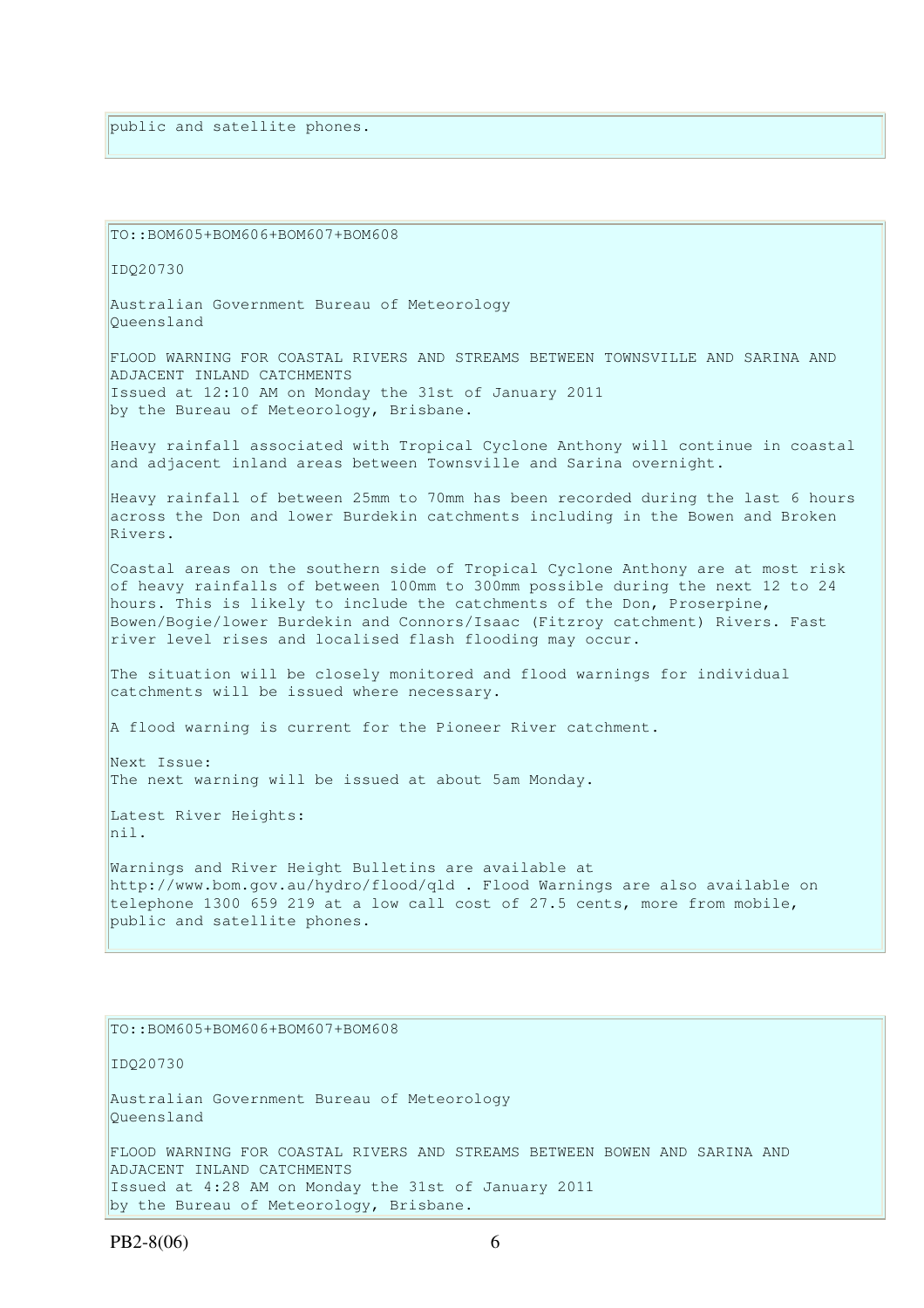Heavy rainfall associated with ex-Tropical Cyclone Anthony is continuing in coastal and adjacent inland areas between Bowen and Sarina. Very heavy rainfall is currently being recorded around Repulse Bay in the Mount Charlton area which is likely to lead to fast coastal stream rises this morning. Heavy rainfall of up to 100mm has been recorded during the 3 hours to 4am. Catchments where river level rises are also likely to occur include the Proserpine, Bowen/Bogie/lower Burdekin and Connors/Isaac (Fitzroy catchment) Rivers. Fast river level rises and localised flash flooding may occur. The situation will be closely monitored and flood warnings for individual catchments will be issued where necessary. Flood warnings are current for the Don and Pioneer River catchments. Next Issue: The next warning will be issued at about 7am Monday. Latest River Heights: nil. Warnings and River Height Bulletins are available at http://www.bom.gov.au/hydro/flood/qld . Flood Warnings are also available on telephone 1300 659 219 at a low call cost of 27.5 cents, more from mobile, public and satellite phones.

### TO::BOM605+BOM606+BOM607+BOM608

IDQ20730

Australian Government Bureau of Meteorology Queensland

FLOOD WARNING FOR COASTAL RIVERS AND STREAMS BETWEEN BOWEN AND SARINA AND ADJACENT INLAND CATCHMENTS Issued at 7:27 AM on Monday the 31st of January 2011 by the Bureau of Meteorology, Brisbane.

Heavy rainfall associated with ex-Tropical Cyclone Anthony has shifted south during the morning is now falling in coastal and adjacent inland areas between Sarina and St Lawrence. Highest falls in the past 6 hours have occurred over the Pioneer River and the upper reaches of the Connors and Isaac Rivers and nearby creeks. Heavy falls have also occurred around the Bowen and Bogie Rivers in the Burdekin River catchment.

This rainfall is likely to lead to fast coastal stream rises during the morning.

River level rises have occurred in the Don, Pioneer and Connors/Isaac River catchments where flood warnings are current. Rises are also likely in the Bowen, Bogie and lower Burdekin Rivers . Fast river level rises and localised flash flooding may occur.

The situation will be closely monitored and flood warnings for individual catchments will be issued where necessary.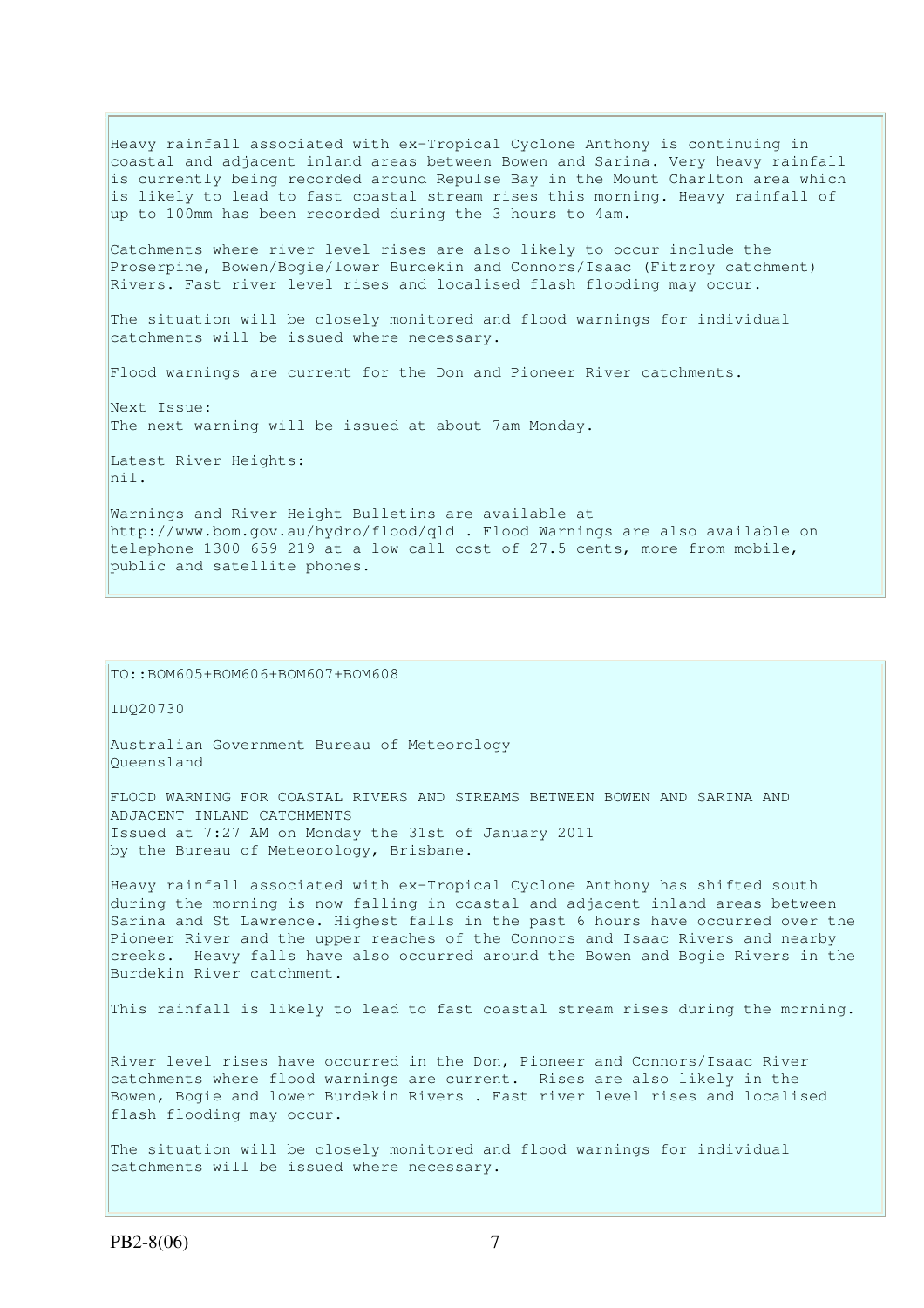Next Issue: The next warning will be issued at about 11am Monday. Latest River Heights: nil. Warnings and River Height Bulletins are available at http://www.bom.gov.au/hydro/flood/qld . Flood Warnings are also available on telephone 1300 659 219 at a low call cost of 27.5 cents, more from mobile, public and satellite phones.

TO::BOM605+BOM606+BOM607+BOM608

IDQ20730

Australian Government Bureau of Meteorology Queensland

FLOOD WARNING FOR COASTAL RIVERS AND STREAMS BETWEEN BOWEN AND ST LAWRENCE AND ADJACENT INLAND CATCHMENTS Issued at 7:30 AM on Monday the 31st of January 2011 by the Bureau of Meteorology, Brisbane.

Heavy rainfall associated with ex-Tropical Cyclone Anthony has shifted south during the morning is now falling in coastal and adjacent inland areas between Sarina and St Lawrence. Highest falls in the past 6 hours have occurred over the Pioneer River and the upper reaches of the Connors and Isaac Rivers and nearby creeks. Heavy falls have also occurred around the Bowen and Bogie Rivers in the Burdekin River catchment.

This rainfall is likely to lead to fast coastal stream rises during the morning.

River level rises have occurred in the Don, Pioneer and Connors/Isaac River catchments where flood warnings are current. Rises are also likely in the Bowen, Bogie and lower Burdekin Rivers . Fast river level rises and localised flash flooding may occur.

The situation will be closely monitored and flood warnings for individual catchments will be issued where necessary.

Next Issue: The next warning will be issued at about 11am Monday.

Latest River Heights:  $\ln i$ 

Warnings and River Height Bulletins are available at http://www.bom.gov.au/hydro/flood/qld . Flood Warnings are also available on telephone 1300 659 219 at a low call cost of 27.5 cents, more from mobile, public and satellite phones.